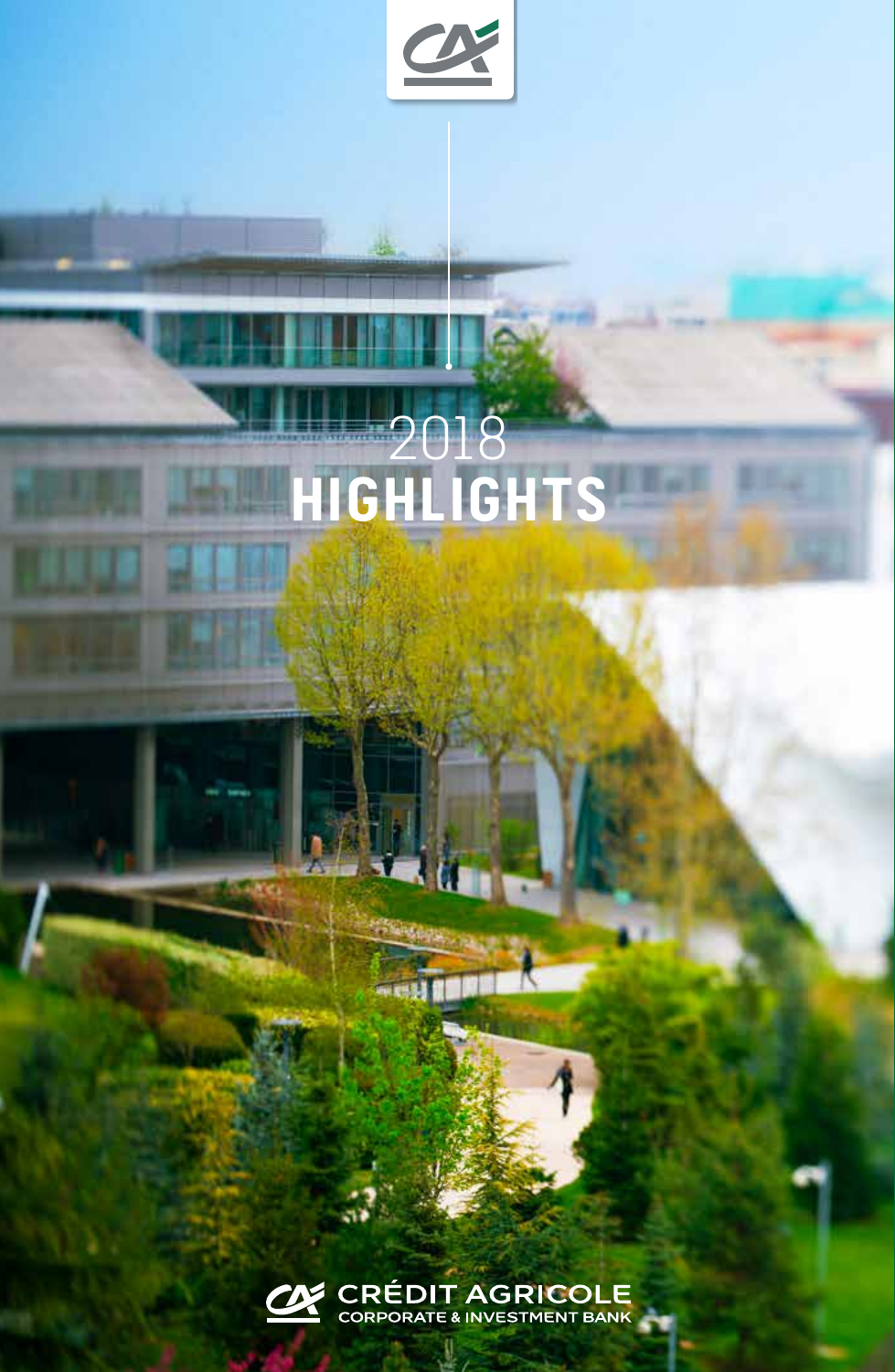# KEY **FIGURES**





<u>ကို</u> 11,544

EMPLOYEES INCLUDING 3,219 IN PRIVATE BANKING



37 COUNTRIES AROUND THE WORLD INCLUDING PRIVATE BANKING

# **PROFILE**

A sound, responsible, committed bank to serve clients of Crédit Agricole Group (financial institutions, Corporates, mid-caps) by relying on its strong expertise in corporate, market, investment banking and wealth management, as well as its extensive client coverage and moderate risk policy.

### **A STRONG CORPORATE AND INVESTMENT BANK**

|            | Standard<br>& Poor's<br>October 2018 | Fitch<br>Ratings<br>December 2018 | Moody's<br><b>July 2018</b> |
|------------|--------------------------------------|-----------------------------------|-----------------------------|
| short term | $A-1$                                | F1                                | $P-1$                       |
| long term  | A+                                   | A+                                | A1                          |
|            | Stable<br>outlook                    | Stable<br>outlook                 | Positive<br>outlook         |

#### **WITH A MODERATE RISK**

€ 5,1M Average VaR in 2018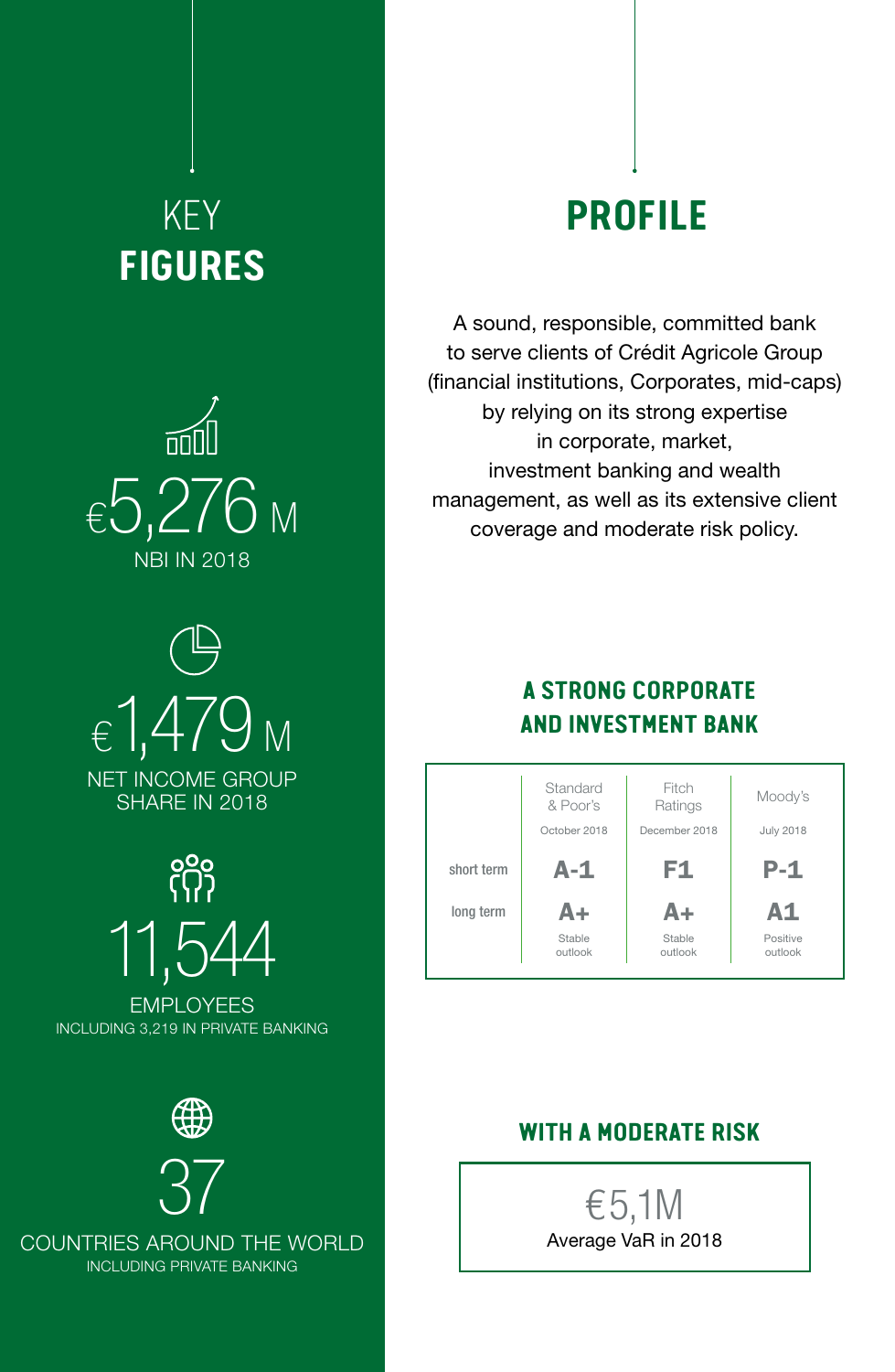#### **A BANK BUILDING ON STRONG EXPERTISE**



#### **SERVING ITS GLOBAL CLIENTS**

<u>TM</u>

# 4,085 clients

2,228 Corporate clients

and 1,857 financial institution clients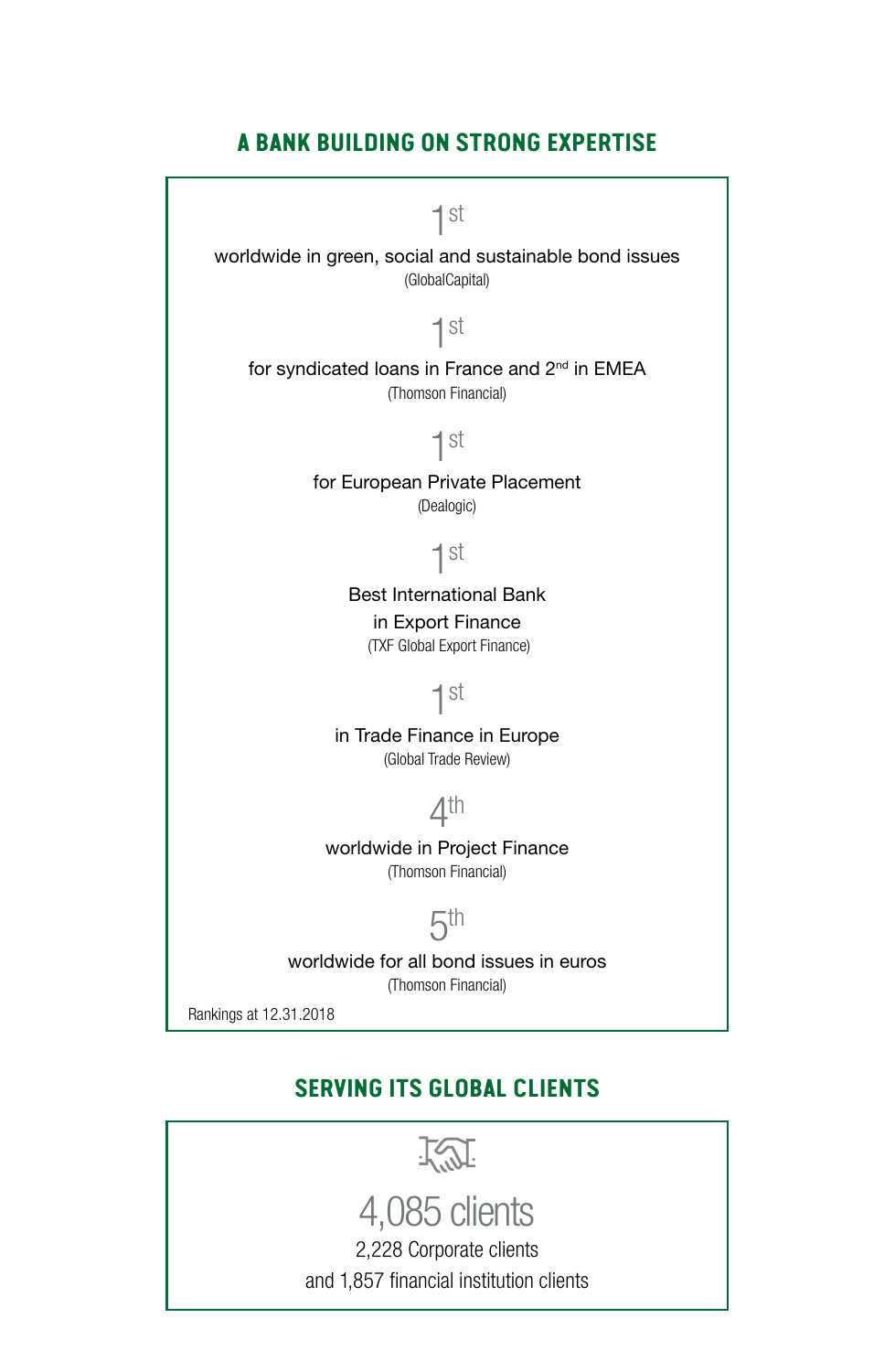

#### **Europe**

- Austria
- Belgium
- Finland
- France
- Germany
- Greece
- Italy
- Luxembourg
- Monaco\*
- Netherlands
- Norway
- Portugal
- Russia
- Spain
- Sweden
- Switzerland
- United Kingdom

#### **Asia-Pacific**

- Australia
- China
- Hong Kong
- India
- Indonesia
- Japan
- Singapore
- South Korea
- Taiwan

#### **Middle-East and North Africa**

- Algeria
- Lebanon\*
- United Arab Emirates

#### **Americas**

- Argentina
- Brazil
- Canada
- Chile
- Colombia
- Mexico
- United States
- Uruguay\*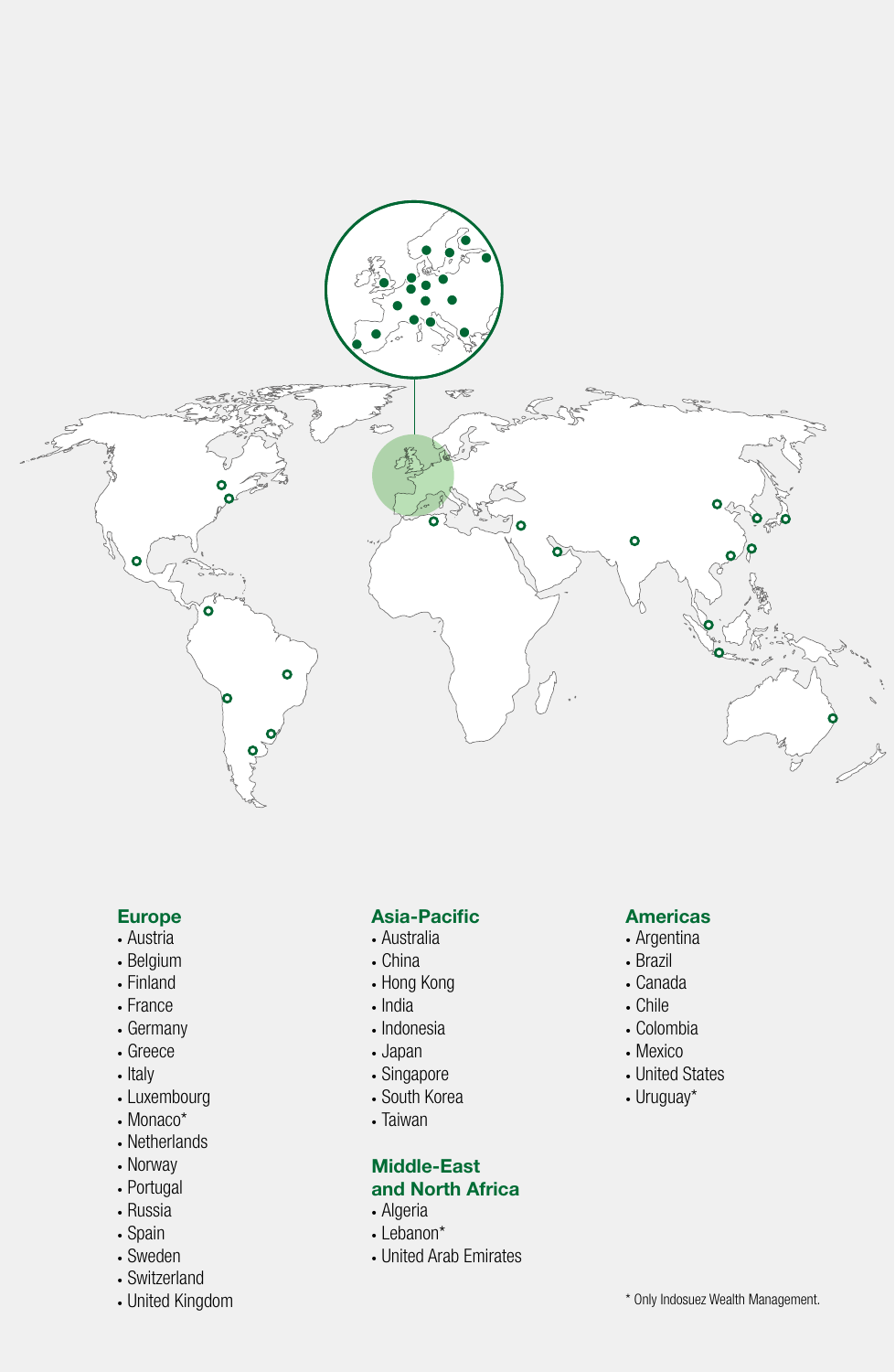# A NETWORK OF EXPERTS **IN 37 COUNTRIES**

With a global presence – Europe, Americas, Asia-Pacific, Middle-East and North Africa – and staff of nearly 100 different nationalities, Crédit Agricole CIB and Indosuez Wealth Management provide all the know-how of an international corporate and investment bank, and wealth management bank. These diverse areas of expertise allow the teams to support their clients and meet their financial requirements in the major international markets.



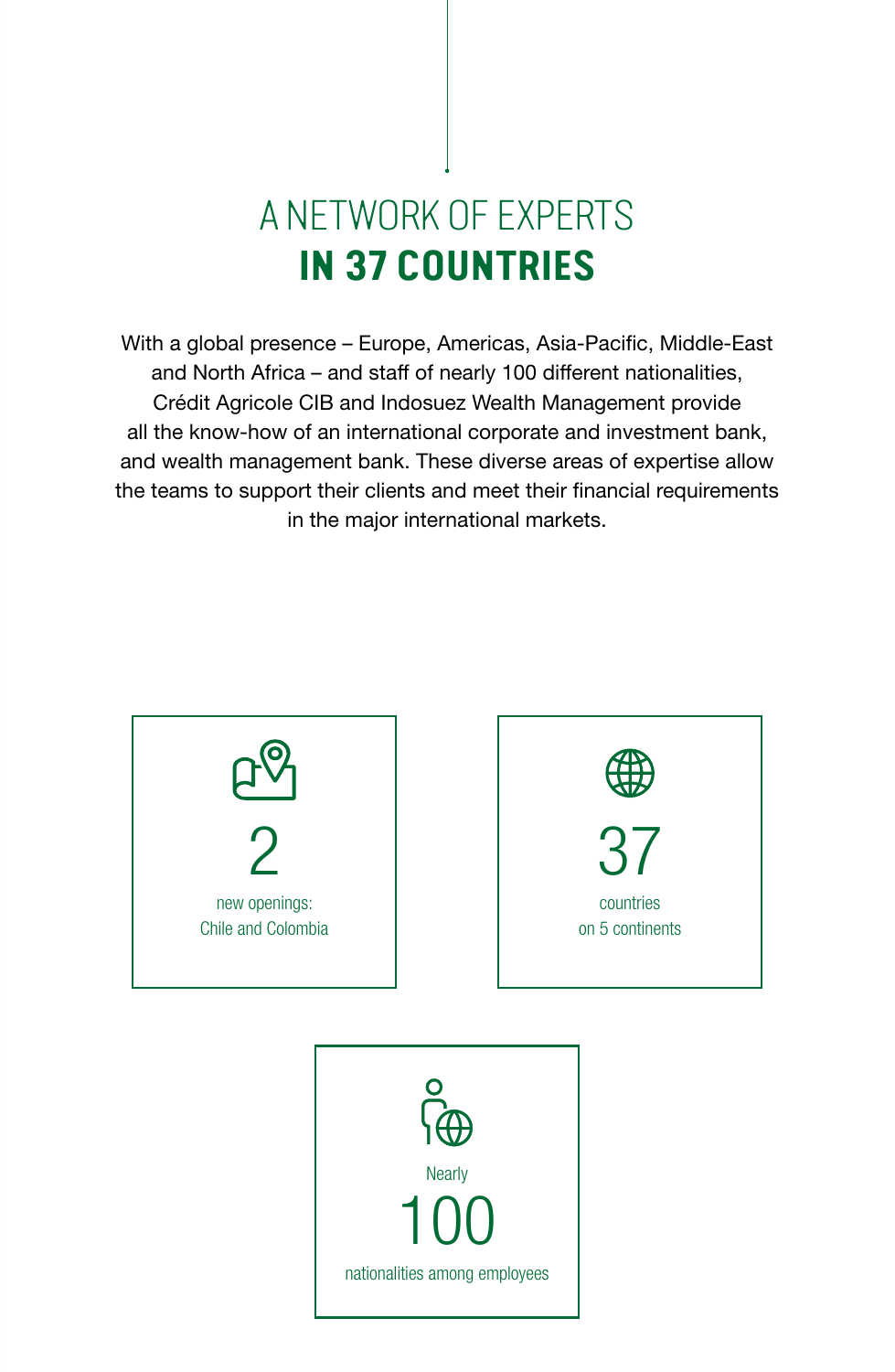# A USEFUL AND **RESPONSIBLE BANK**

Crédit Agricole CIB offers its clients a wide range of financing and investment solutions to assist them in developing climate-friendly projects.

Crédit Agricole CIB's teams have a very good knowledge and an extensive track record in advising and structuring transactions in the economic sectors in which the energy transition is a key challenge, in particular the energy, infrastructure, rail transport and real estate sectors.



#### **OUR AWARDS IN GREEN FINANCE**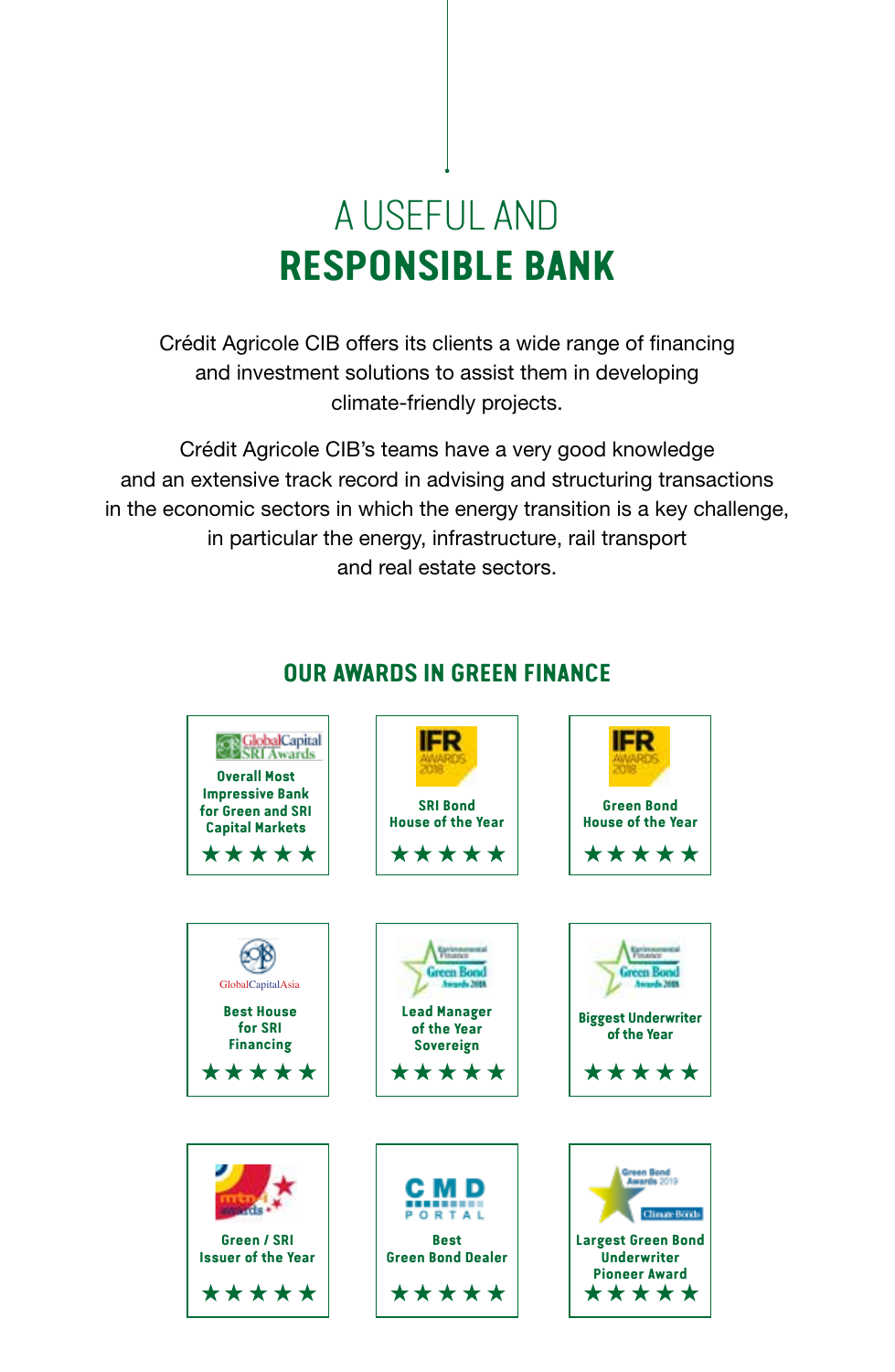# 15 **YEARS OF COMMITMENT**

## 2003

Crédit Agricole S.A. signs the UN Global Compact. Crédit Agricole CIB becomes a founding member of the Equator Principles.

## 2008

Joins the Global Climate Principles.

# 2009

Human rights charter following OECD guidelines. Dedicated Sustainable Banking team created within Crédit Agricole CIB.

# 2010

First sector policies introduce analysis and exclusion criteria for the most sensitive sectors.

### 2011

Innovative methodology defined to quantify the greenhouse gas emissions generated by a bank's loans and investments thanks to a partnership forged in 2006 with the Finance and Sustainable Development Chair of Paris-Dauphine University.

# 2014

Co-authors the Green Bond Principles.

## 2015

First European bank to make the commitment to cease financing coal mines and coal-fired power plants in high revenue countries.

Commitment taken on the sidelines of the COP 21 to structure USD 60 billion in green financings between the end of 2015 and the end of 2018.

## 2016

Co-authors the Social Bond Principles.

Commitment to cease the financing of new coalpowered plants whatever the country involved.

# 2017

Oil and gas sector policy strengthened.

Commitment taken during the COP 23 to structure EUR 100 billion in green financings between the end of 2015 and the end of 2020.

## 2018

Member of Finance for Tomorrow, an initiative launched in 2017 to promote sustainable finance in France and abroad.